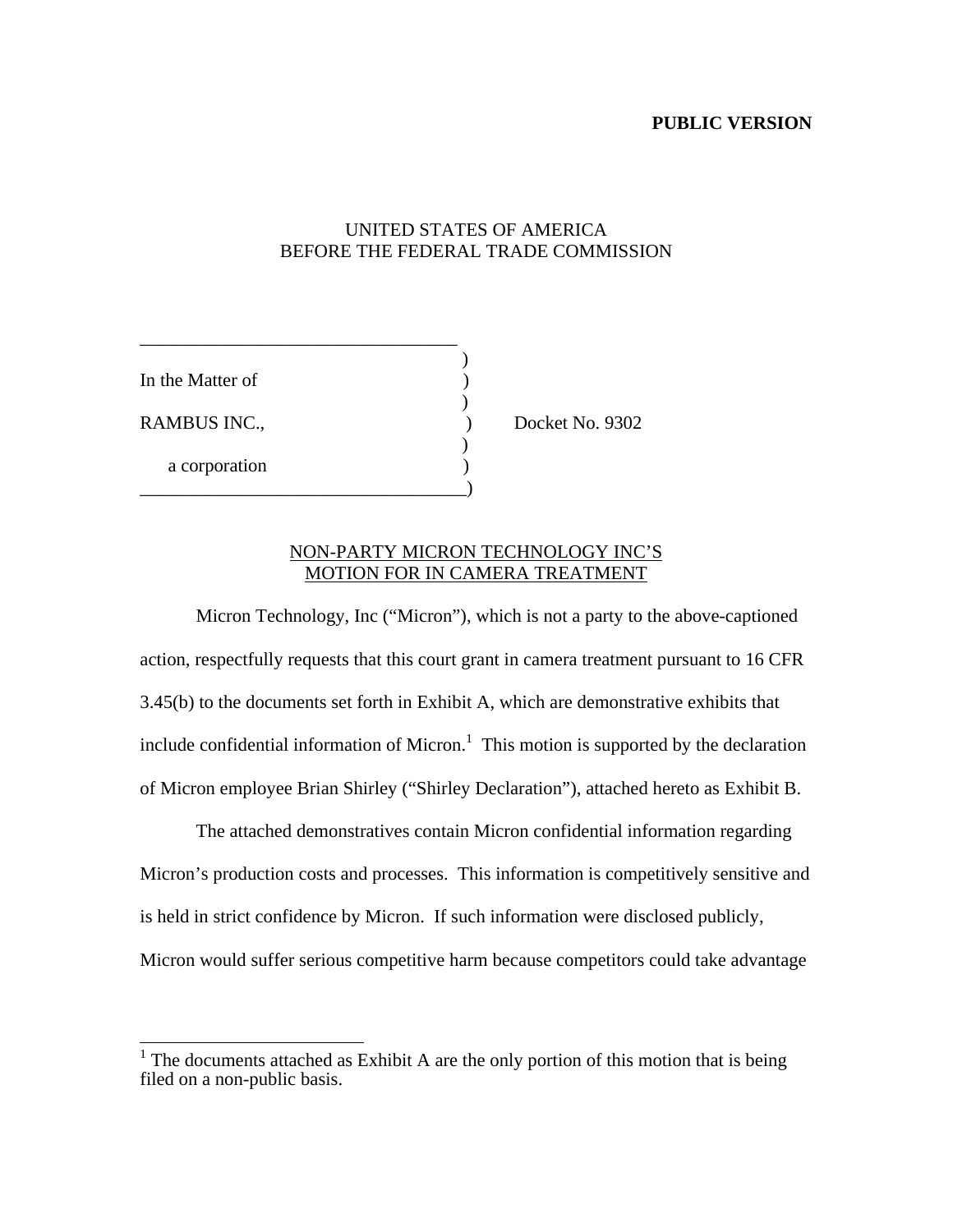of non-public facts about Micron's manufacturing costs and processes (Shirley Decl. at  $\P(3-5)$ .

In camera treatment is warranted for these documents because (1) Micron will suffer serious competitive harm if the documents at issue are disclosed to the public; (2) the information contained in these documents is secret; and (3) the risk of harm is not outweighed by the importance of the information to the matter to be decided by the Commission. Micron believes that a limited 5 year period of in camera treatment is warranted.

Micron requests that the documents be treated as Restricted Confidential as provided under the August 5, 2002 Protective Order Governing Discovery Material.

For the foregoing reasons, Micron's Motion for In Camera Treatment should be granted.

 $By \_\_$ 

Richard L. Rosen, Esq. Randal M. Shaheen, Esq. Wilson D. Mudge, Esq. ARNOLD & PORTER 555 Twelfth Street, N.W. Washington, D.C. 20004 (202) 942-5000 Counsel for Micron Technology, Inc.

Dated June 3, 2003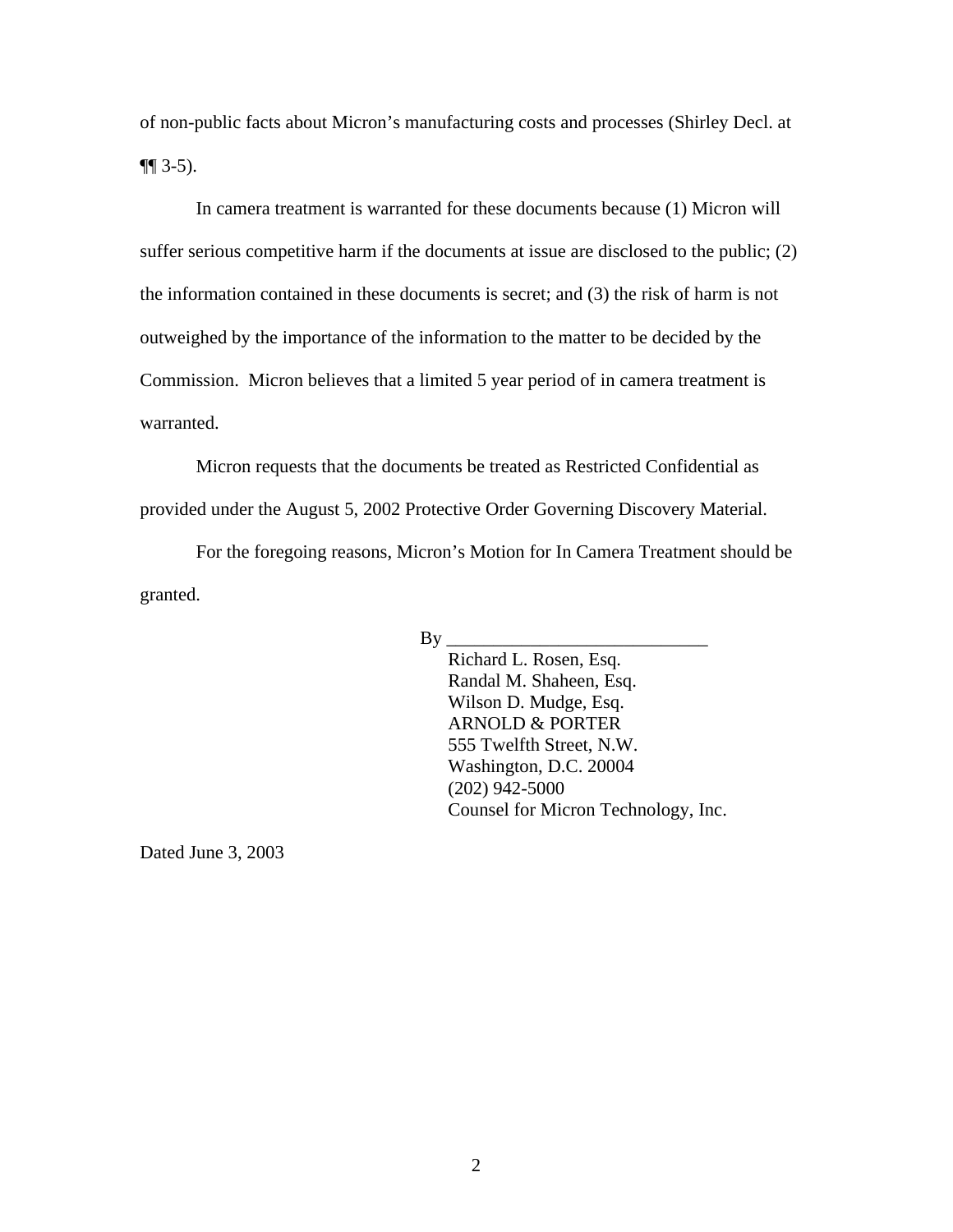# **UNITED STATES OF AMERICA**

# **BEFORE THE FEDERAL TRADE COMMISSION**

In the Matter of  $\qquad \qquad$  )

RAMBUS, INC., a corporation ) Docket No. 9302

# [PROPOSED] ORDER

Upon review of Micron Technology Inc.'s ("Micron") Motion For In Camera

Treatment,

IT IS ORDERED THAT:

1. Micron's Motion For In Camera Treatment is granted.

)

 $\lambda$ 

2. The documents attached hereto shall receive in camera treatment for a period

of five (5) years.

Dated: \_\_\_\_\_\_\_\_\_\_\_\_\_\_\_\_\_\_

 $\overline{\phantom{a}}$ Chief Judge Stephen J. McGuire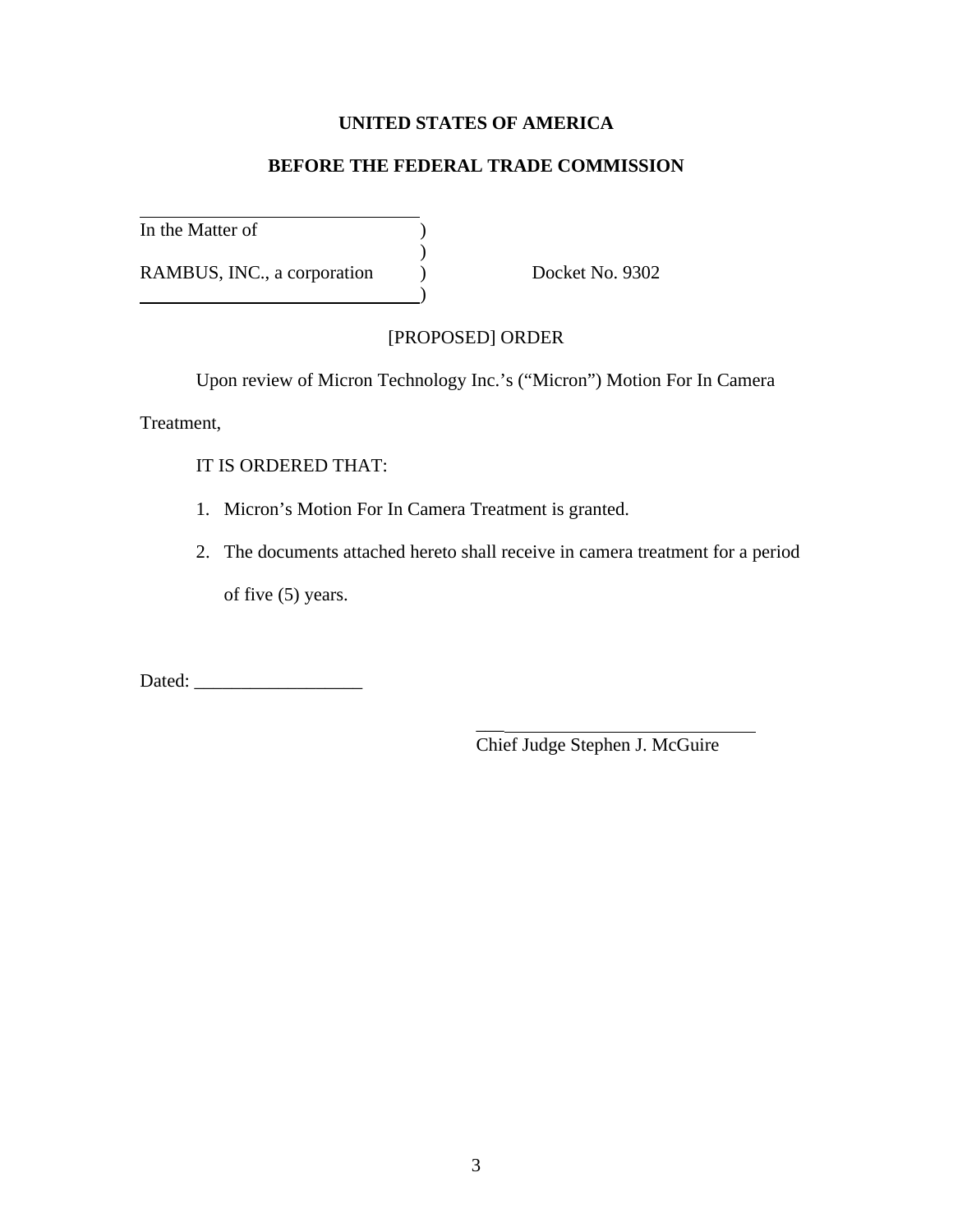### **CERTIFICATE OF SERVICE**

I, Wilson D. Mudge, hereby certify that, on this the third day June 2003, I caused copies of the foregoing NON-PARTY MICRON TECHNOLOGY, INC.'S MOTION FOR IN CAMERA TREATMENT and the supporting DECLARATION OF BRIAN SHIRLEY to be served by the method indicated upon the following:

Wilson D. Mudge

## **Via Hand Delivery**

Judge Stephen J. McGuire Richard B. Dagen, Esq. Chief Administrative Law Judge Assistant Director Federal Trade Commission Bureau of Competition 600 Pennsylvania Avenue, N.W. Federal Trade Commission Room 106 600 Pennsylvania Ave., N.W. Washington, D.C. 20580 Washington, D.C. 20580

Malcolm L. Catt, Esq. Federal Trade Commission 601 New Jersey Avenue, N.W. Room NJ 6207 Washington, D.C. 20580

#### **By Facsimile and Overnight Delivery**

Steven M. Perry, Esq. Munger, Tolles & Olson LLP 355 South Grand Avenue  $35<sup>th</sup>$  Floor Los Angeles, CA 90071 (213) 687-3702 – Facsimile